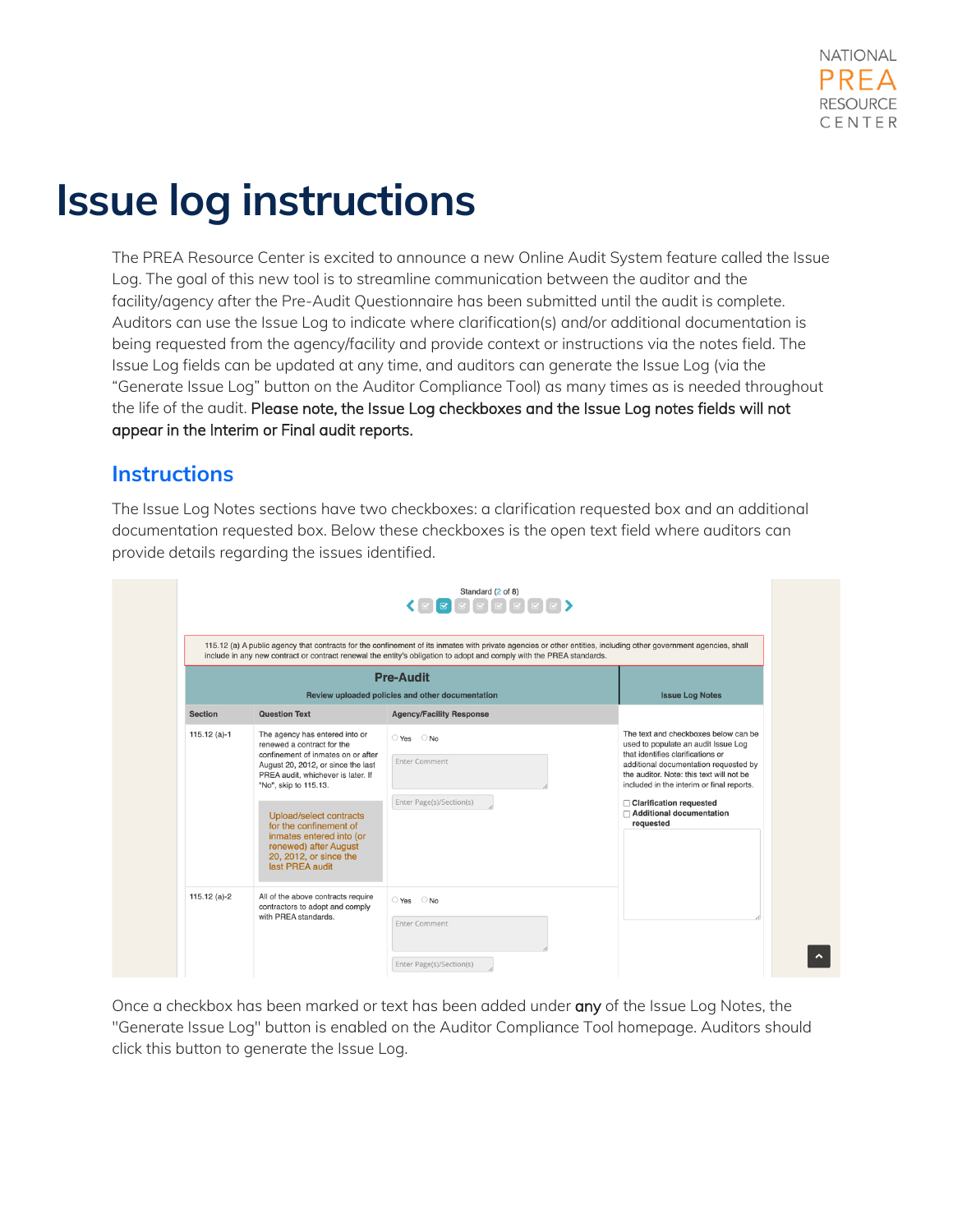| <b>Audits</b><br><b>AUDIT SYSTEM</b>                                                                        |                    | <b>Auditor (Test Auditor)</b> |
|-------------------------------------------------------------------------------------------------------------|--------------------|-------------------------------|
| * Home » Audits » Test Facility - Jail                                                                      |                    |                               |
| <b>Q AGENCY INFORMATION</b><br><b>Q FACILITY INFORMATION</b><br>Q \ B Compliance Tool<br>Supplemental Files | Generate Issue Log | <b>Review then Submit</b>     |
|                                                                                                             |                    |                               |
| Section                                                                                                     | <b>Status</b>      | Action                        |
| <b>Prevention Planning</b><br>(115.11, 115.12, 115.13, 115.14, 115.15, 115.16, 115.17, 115.18)              | Ready O            |                               |

Once generated, the Issue Log information will be displayed in a table format. The Issue Log will include the information from all of the provisions where an issue was identified (via the checkboxes and/or the Issue Log Notes) and provide a space for the agency/facility response.

The Issue Log can be saved as a PDF and then exported to a Word document (we recommend exporting the document and saving as a Word document so the facility can work within the Issue Log document where clarification is requested).

| Standard# | <b>Issue(s) Identified</b>                                                                                         | <b>Agency/Facility Response</b> |
|-----------|--------------------------------------------------------------------------------------------------------------------|---------------------------------|
| 115.11b   | <b>Clarification requested</b><br>Additional documentation requested<br>Need further documentation.                |                                 |
| 115,11c   | Clarification requested<br>Additional documentation requested<br>Can you expand on your response for 115.11 (c)-1? |                                 |

*To save the Issue Log as a PDF:* when the "Generate Issue Log" button is clicked, the system will automatically generate the Issue Log and open a print window. In the print window, select "Save as PDF" from the "Destination" options (see screenshot below). Select the location where the Issue Log should be saved

| Print           |                            | 1 page |
|-----------------|----------------------------|--------|
| Destination     | Save as PDF                |        |
| Pages           | All                        |        |
| Pages per sheet | 1                          |        |
| <b>Margins</b>  | None                       |        |
| Options         | <b>Background graphics</b> |        |